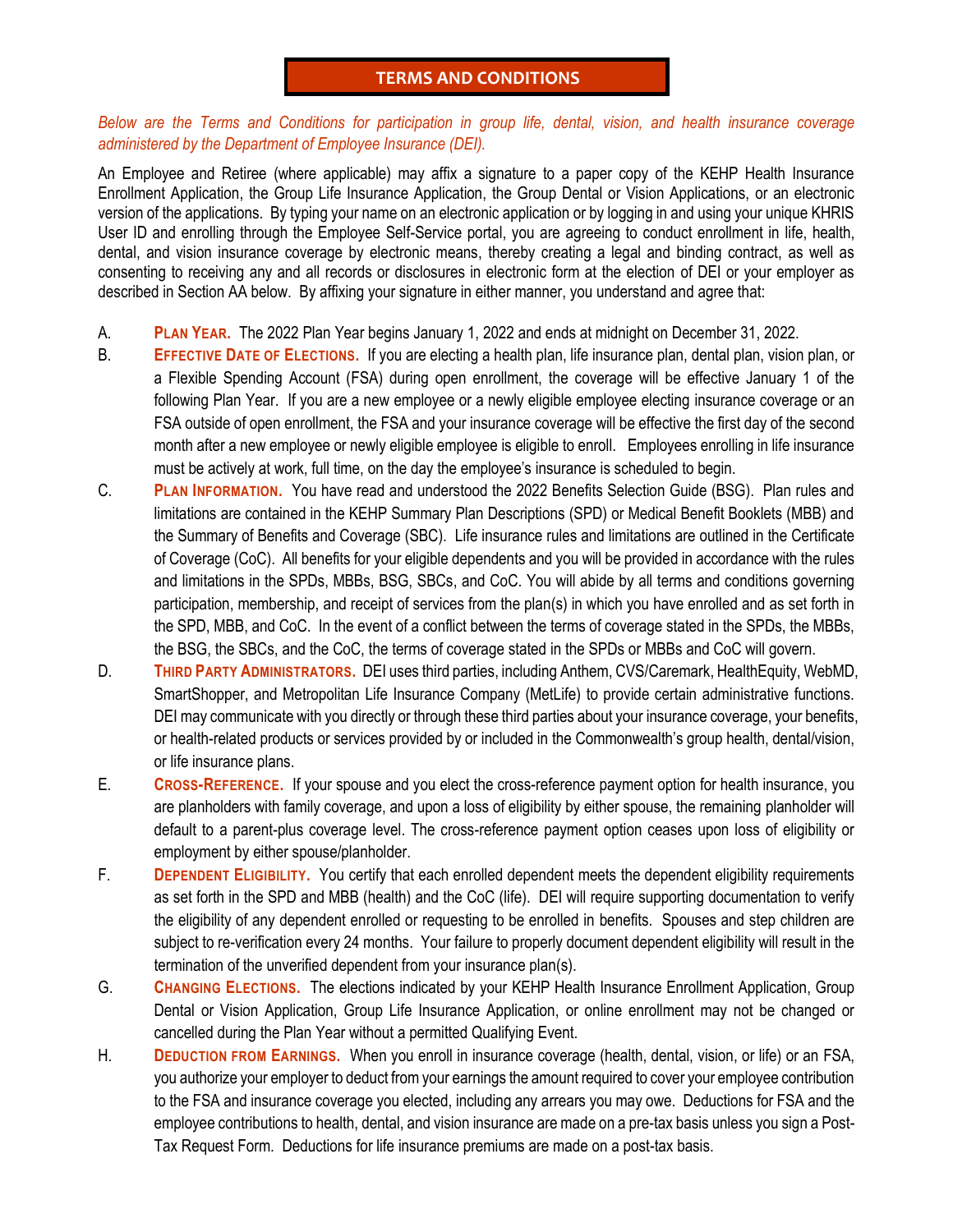- I. **PRIORITY OF PAYMENTS.** Any moneys submitted to DEI that you intend to be used to fund your FSA or pay for insurance premium contributions may first be used to pay other priority debts that may be due and owing, such as taxes and child support.
- J. **CHILD AND ADULT DAYCARE FSA ELECTION AND CARRYOVER.** If you choose a Child and Adult Daycare FSA, you are eligible to seek reimbursement, as authorized by 26 U.S.C. Sections 21 and 129, for dependent care expenses. You may elect to contribute up to \$2,500 (or \$5,000 in the case of an Employee who is married and filing jointly) into a Child and Adult Daycare FSA for Plan Year 2022. The Child and Adult Daycare FSA may only reimburse eligible dependent care expenses that are incurred during the applicable coverage period. Funds in your Child and Adult Daycare FSA may only be used to reimburse eligible child and adult daycare expenses and may not be refunded upon termination of the FSA for any reason. Funds contributed into a Child and Adult Daycare FSA will not carryover to the next plan year.
- K. **HEALTHCARE FSA ELECTION AND CARRYOVER.** You may elect to contribute up to \$2,750 into a Healthcare FSA for Plan Year 2022 to pay for eligible health care expenses not paid for by your health insurance plan. Unused amounts of at least \$50 and up to a maximum of \$550 remaining in your Healthcare FSA at the end of the Plan Year will carry over to the next Plan Year and may be used to reimburse you for eligible expenses that are incurred during the subsequent Plan Year. You may use the Healthcare FSA carry over amounts whether or not you elect a Healthcare FSA for the subsequent Plan Year. Amounts over \$550.00 remaining in your Healthcare FSA at the end of the Plan Year are forfeited. All funds remaining in a FSA account that has been inactive for two consecutive Plan Years are forfeited.
- L. **HEALTHEQUITY HEALTHCARE CARD.** HealthEquity will administer FSAs and HRAs for the 2022 Plan Year and will issue a HealthEquity Healthcare Card to you for the payment of Healthcare FSA and HRA expenses. Your HealthEquity Healthcare Card will be suspended if requested claim verification is not sent to HealthEquity within ninety (90) days after the card swipe. You agree to follow all rules and guidelines established by the Plan concerning the HealthEquity Healthcare Card. The Plan reserves the right to deny access to the card, require repayment, deduct/withhold from your paycheck, and offset your Healthcare FSA or HRA if you fail to verify a claim.
- M. **WAIVING HEALTH INSURANCE COVERAGE.** If you elect to waive KEHP health insurance coverage, with or without a Waiver Health Reimbursement Arrangement (HRA), you are doing so voluntarily. If your employer participates in the Waiver HRA program, there are two options available: the Waiver General Purpose HRA and the Waiver Limited Purpose HRA (formerly called the Waiver Dental/Vision Only HRA). You understand that you will be eligible for the Waiver General Purpose HRA only if you have other group health plan coverage. You further understand that your spouse and eligible dependents, if applicable, cannot be covered under the Waiver General Purpose HRA unless your spouse and dependents also have other group health plan coverage.
- N. **WAIVER GENERAL PURPOSE HRA RULES.** If you elect a Waiver General Purpose HRA, you declare that you and your spouse and dependents, if applicable, are enrolled in another group health plan that provides minimum value. A "group health plan" refers to coverage provided by an employer, an employer organization, or a union. A "group health plan" does not include individual policies purchased through the Marketplace or governmental plans such as TRICARE, Veteran's Benefits, Medicare, or Medicaid. A group health plan that provides "minimum value" means the plan pays at least 60% of the total allowed cost of covered benefits/services and participants or members in the plan are required to pay no more than 40% of the total allowed cost of covered benefits/services. If you elect a Waiver General Purpose HRA and cease to be covered under another group health plan that provides minimum value, you agree to notify KEHP within 35 days of the date that the other group health plan coverage ceased. In this event, coverage under the Waiver General Purpose HRA will be terminated and you may elect a KEHP health insurance plan option or the Waiver Limited Purpose HRA. Unused funds remaining in the Waiver General Purpose HRA upon termination are forfeited. You are permitted to permanently opt out of and waive future reimbursements from the Waiver General Purpose HRA at least annually at open enrollment.
- O. **HRA CARRYOVER.** Waiver HRAs: Unused amounts up to and including \$2,100 remaining in your Waiver HRA at the end of the Plan Year may be carried over to the next Plan Year provided you are eligible to elect an HRA. CDHP Integrated HRAs: Unused amounts up to and including \$7,500 remaining in your CDHP Integrated HRA at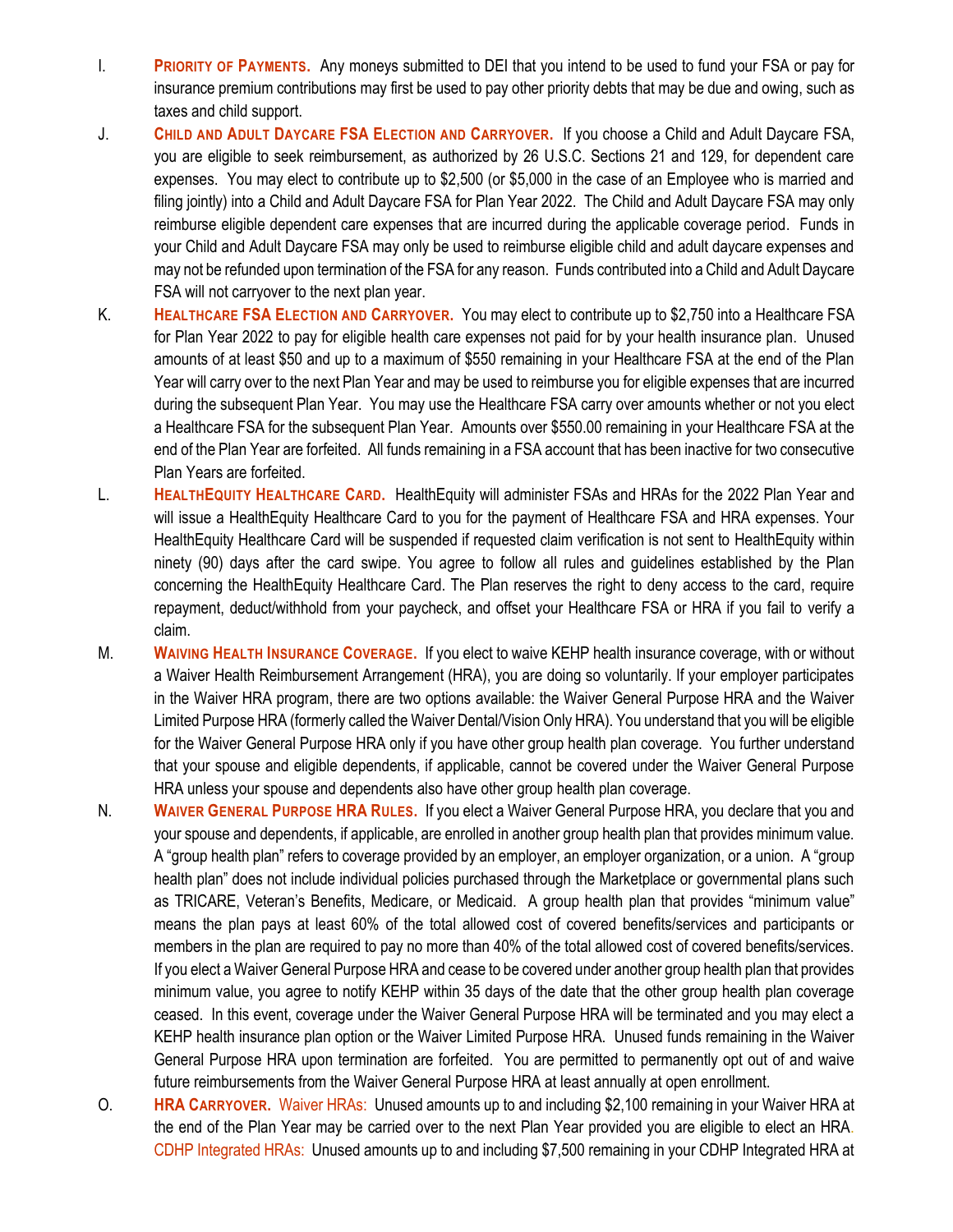the end of the Plan Year may be carried over to the next Plan Year. You must elect the same type of HRA in a subsequent Plan Year for the funds to carry over.

- P. WAIVER HRA/FSA FUNDS AFTER TERMINATION. You may use funds remaining in a Waiver HRA or FSA after termination to reimburse you for eligible expenses incurred during the coverage period and prior to termination of the HRA or FSA. Upon termination of employment, including retirement, the remaining amounts in a Waiver HRA and FSA are forfeited, except that you may be reimbursed for any eligible expenses incurred prior to the last day of the last pay period worked, provided that you file a claim by March 31 following the close of the Plan Year in which the expense was incurred.
- Q. **HRA AND FSA EXPENSE REIMBURSEMENT.** An HRA and/or Healthcare FSA may only reimburse you for medical expenses, as authorized by 26 U.S.C. Sections 105(b) and 213(d), that are incurred during the applicable coverage period. Federal law now permits you to use your HealthEquity card to pay for over-the-counter (OTC) medications, drugs, menstrual care products, and certain personal protective equipment such as face masks, hand sanitizer, and sanitizing wipes. The Waiver Limited Purpose HRA may only reimburse you for eligible dental and vision expenses. If you have an FSA and an HRA, funds for eligible expenses will be reimbursed from your FSA first before being reimbursed from your HRA.
- R. **HRA AND FSA RUN-OUT PERIOD.** You have a 90-day run-out period (until March 31) for reimbursement of eligible FSA and HRA expenses incurred during the period of coverage.
- S. **MINIMUM ESSENTIAL COVERAGE.** KEHP provides plan options that, under the Affordable Care Act, constitute minimum essential coverage that is affordable and provides a minimum value. As such, by receiving an offer of coverage through your employer, neither you, your spouse, nor your dependent(s) are eligible for a health insurance premium tax credit if purchasing insurance through the Marketplace.
- T. **COORDINATION OF KEHP HEALTH PLANS AND MEDICARE COVERAGE.** In general, the four KEHP plan options and the Waiver General Purpose HRA must pay primary to Medicare. The Waiver Limited Purpose HRA pays secondary to Medicare.
- U. **LIVINGWELL PROMISE.** Federal law allows KEHP to reward members who participate in the KEHP's LivingWell wellness program. In 2022, all four KEHP health plans are a part of the KEHP's LivingWell wellness program and require completion of the LivingWell Promise in order to receive premium discounts in Plan Year 2023.
	- If you fulfilled your LivingWell Promise in 2021, you will receive a monthly premium discount of \$40.00 in 2022. If you did not fulfill your LivingWell Promise, you will not receive a monthly premium discount of \$40.00 in 2022.
	- If you elect a KEHP health plan in 2022, you must complete (1) an online WebMD Health Assessment; OR (2) a biometric screening between January 1, 2022, and July 1, 2022.
	- ٠ If you are a new employee and you choose a LivingWell plan option outside of open enrollment, you must complete the Health Assessment OR biometric screening within 90 days of your coverage effective date.
- V. **INSURANCE DEPENDENT ELECTIONS AND PREMIUM REFUND.** It is your responsibility to timely notify DEI that either your dependent or your spouse is no longer eligible for life insurance coverage. (See the eligibility provisions in your SPD, MBB, or CoC for more information on eligibility). "Timely" notice means that you advised DEI that a dependent or spouse is no longer eligible for insurance coverage within 90 days of the loss of eligibility. Upon notice that a dependent or spouse is no longer eligible for insurance coverage, DEI will refund your premium back to the date that eligibility ceased, up to a maximum of 90 days.
- W. **HIPAA.** You have rights under HIPAA regarding the protection of your health information. KEHP will comply with the HIPAA Privacy and Security rules, and uses and disclosures of your protected health information will be in accordance with federal law. KEHP may use and disclose such information to business associates or other third parties only in accordance with KEHP's Notice of Privacy Practices available at kehp.ky.gov (Health Insurance/Docs, Forms, and Legal Notices).
- X. **FRAUD WARNING.** Any person who knowingly, and with the intent to defraud, files an application for insurance containing any materially false information (including a forged signature or incorrect signature date), or conceals, for the purpose of misleading, information concerning any fact material thereto, commits a fraudulent insurance act which is a crime. You can be held responsible for any fraudulent act that you could have prevented while acting